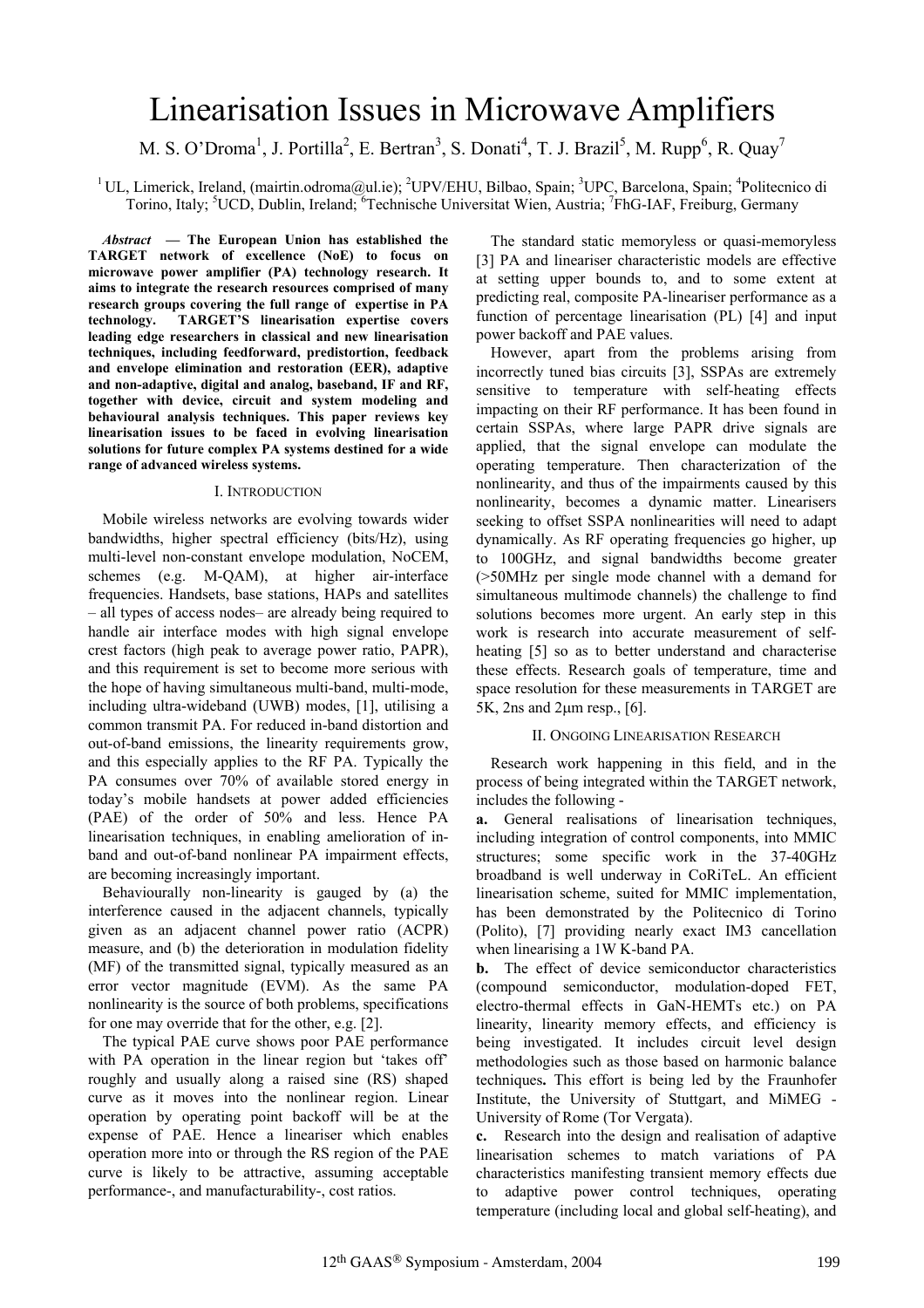ageing (a long term effect). This includes techniques such as digital adaptive predistortion, adaptive filters, neural networks, and Volterra series based methods. These digital techniques, by their nature, are realised at baseband and hold most promise in (the ever-broadening) narrowband systems. Headway is being made also for their use with the inclusion of compensation for memory effects, e.g. UMTS,[8]. Cross fertilisation in this field of research among TARGET partners such as Polito, University of Bologna (Unibo-DEIS), Technical University of Vienna (TUW-INTHFT), University College Dublin (UCD), Universitat Politecnica de Catalunya (UPC) and University of Limerick (UL) is underway.

**d.** Analytic techniques to assess impact of levels of linearisation on system parameters (UL) and general evaluation of classical lineariser structures – UPC, CNRS - LAAS, CoRiTeL and others.

# III. TARGET REVIEW OF LINEARISATION

With a view to greater integration and focus of network resources, TARGET is supporting a comprehensive review of techniques, designs, models, and algorithms for linearisation systems, circuits and devices. This will contribute also to establishing clarity in respect of characterisation, memory and adaptability issues, and clear means of objective evaluation and comparison. The focus is proactive in that linearisation improvement goals over the lifetime of TARGET have been set down.

The theory, principles and techniques of PA linearisation have been evolving since the early days of wireless transmitters. Techniques include predistortion, feed-forward, direct and indirect feedback techniques, envelope elimination and restoration (EER), polar loop, Cartesian loop, and other cancellation methods. System and circuit attributes that have to be considered include – dynamic/static; adaptive/non-adaptive; baseband/RF; memoryless/memory-effects tracking and compensation. Other issues that have to be addressed include simulation and analysis, and performance measurement, at various levels (device circuit system, and behavioural); implementation issues – complexity, stability, robustness, reliability, energy efficiency, size, weight, thermal considerations and cost.

In general, there is no 'best' linearisation technique. The method used to linearise a PA should be the optimum for the particular system being designed taking into account frequency, modulation method and bandwidth. Internationally and within Europe much of the focus of linearisation research is on the first two techniques – predistortion and feed-forward - as holding promise for successful adaptation to upcoming advanced wireless communication systems. TARGET's effort however will be to combine research strengths to seek linearisation solutions across a wide range of systems, but with special emphasis on wideband systems and solutions which respond to the dynamic characteristics encountered in new SSPA materials being investigated which manifest multifactorial transient effects, e.g. in self-heating and memory.

## IV. TYPES OF LINEARISATION

**Negative feedback** has been widely employed at low frequencies but can also provide linearisation if applied directly to the amplifier in the form of RF feedback, envelope feedback or harmonic feedback e.g.[9, 10]. The use of negative feedback at high frequencies has been limited by unavoidable parasitic and time-delay effects, leading to instability problems. This problem can be effectively circumvented for narrow bandwidth applications with careful design. However for wider band modern and future systems feasibility, stability and robustness problems will slow and constrain the evolution of feedback linearisation [9, 11].

Detection, and avoidance of, undesired instabilities is possible in medium-power PAs working under different bias, frequency or power conditions. For instance techniques have been reported [12], which help optimise the feedback loop, thus avoiding spurious oscillations and opening up new perspectives for feedback linearisation strategy design. Preliminary studies on the application of stability analysis techniques to the design of a L-band medium-power bipolar amplifier with passive feedback have demonstrated encouraging results [13]. Fig.1 shows the ACPR improvement provided by the optimisation of the passive feedback loop, guaranteeing the amplifier stability over its whole power range. The excitation is a QPSK signal and different symbol rates have been considered. Simulations show improvements for symbol rates not exceeding 20MHz.

**Circuit-level predistortion and feedback:** H-infinity design optimization theory applied to feedback linearisers is another new approach, [14], presently being found to improve classical feedback results. The linearisation systems are designed according to the model reference structure, have good closed loop robustness, and do not require detailed information about the PA, rather only a simple bound on the nonlinearities is necessary.

Hyper-stable design of linearisers, implementable in analog circuitry or through DSP, [15], is another new technique under investigation within TARGET capable of tolerating significant PA parameter variations.

Other feedback linearisation issues include dynamic power supply, active bias and thermal compensation; the former being more directed at power efficiency rather than linearisation.

Feedforward techniques [16, 17] for the most part rely



**Fig.1** ACPR improvement on a L-Band bipolar PA using passive feedback under QPSK excitation with symbol rates: 10, 20 and 30MSymbols/s.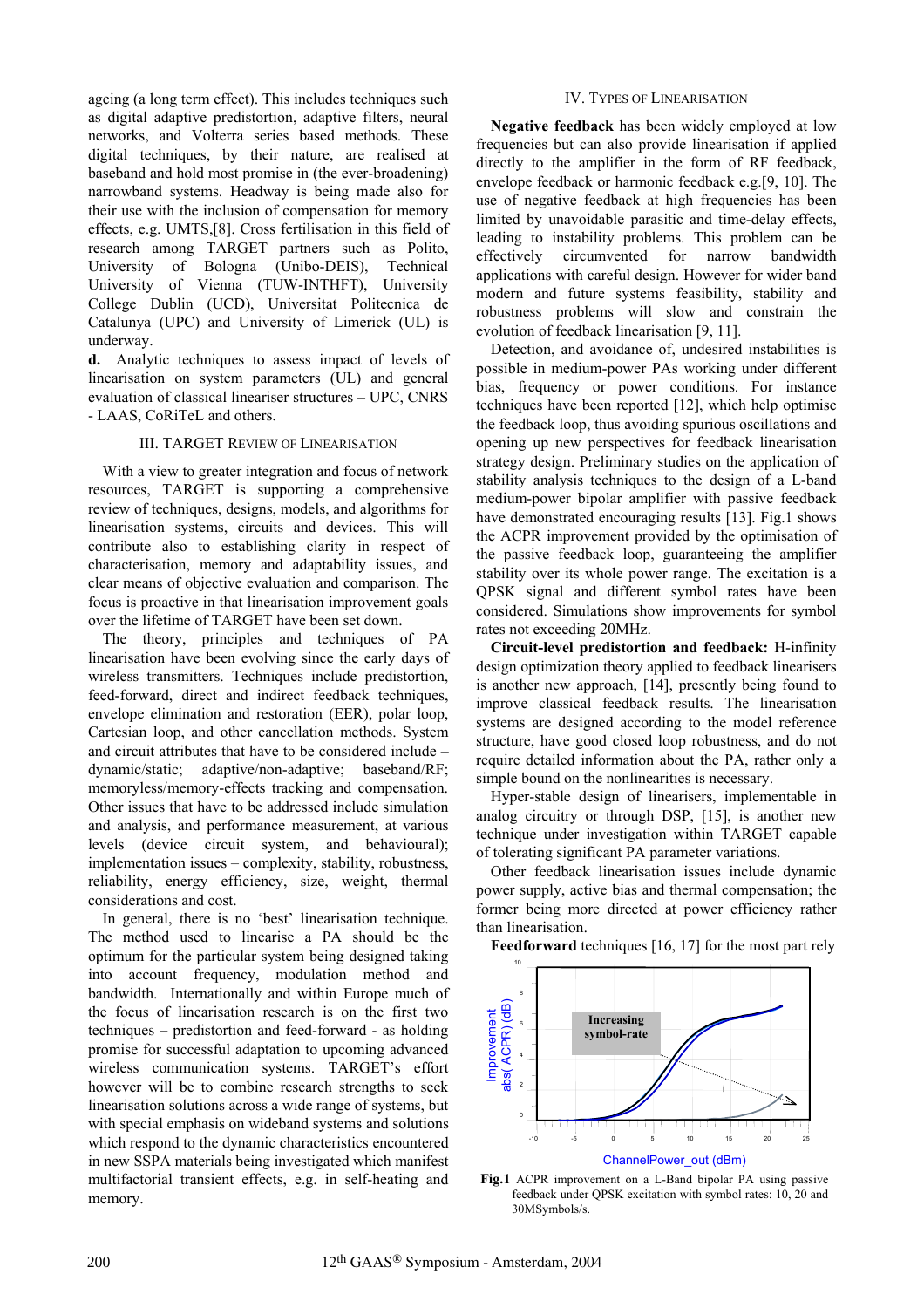on automatic compensation loops based on analog solutions, and digital adaptive compensation - LMS and gradient-like based methods, correlative algorithm, and such like. Besides development of the theoretical support, issues include the effects of imbalances and imperfect cancellation, stability, controller loop and optimising algorithm, e.g. [18-20].

**Predistortion** techniques are viewed as of greatest importance because of their likely wideband application [21]. The success of predistortion relies on the accuracy of the PA characterization and the generation of an equivalent cancelling characteristic. To date the approach has been to assume quasi-static and memoryless approximations for the PA characteristics. Generally the interaction between the nonlinearities present in both the predistorter and amplifier, and the noticeable memory effects, make the design and optimisation of the predistorter an involved and critical task. Techniques include RF, IF, baseband digital and analogue predistortion, e.g. [11, 22]. Of key importance here is achieving real-time inverse adaptable dynamical modeling of the PA, with memory effects accounted for, whether they be based on Volterra, (e.g. [23, 24]) Wiener, Chebyschev, Bessel, Taylor, Saleh, or on other models.

For wideband systems RF predistorters based on diode or transistor devices [8, 9, 11] seem likely candidates. Focusing on third-order intermodulation distortion (IMD3) in a combined predistorter-PA, three main mechanisms contribute to the final result: *envelope*, *second harmonic* and *third degree* [24]. The pure *third degree* contribution is the obvious way to generate thirdorder intermodulation products. The *envelope* mechanism refers to the mixing of two fundamental frequencies in a given even-degree nonlinear element followed by a new mixing with a fundamental in other even-degree nonlinearity. The *second harmonic* mechanism involves the generation of the second harmonic of a fundamental frequency in an even-degree nonlinearity and a new even-degree mixing with another, different, fundamental. Most of the nonlinearities present in the devices contain even-degree components and, as a consequence of the *envelope* and *second harmonic* mechanisms, the linearisation performance depends not only on the inband behaviour of both amplifier and predistorter, but also on the out-of-band impedances, thermal and trap effects, etc.,[24, 25].

In conclusion, the complex nonlinear phenomena and short- and long-term memory effects are issues to be considered carefully in order to optimise the lineariser performance. For instance optimisation of the predistorter circuit and low-frequency impedances in both the predistorter and PA needs to be carried out in order to improve the IMD3 performance over a broad frequency band. Figure 2 shows measurement results on a L-band bipolar PA, using two different diode-based predistorter circuits, c.f.[24].

**Other techniques**, which some might categorise among the types already mentioned, include EER, linear amplification using nonlinear components (LINC), combined analogue-locked loop universal modulator (CALLUM). Data predistortion, displays good in-band results but still needs further research to analyse ACI effects. There are also pseudo-linearisation techniques e.g. power combiners and Doherty amplifiers, [26].

# V. ADAPTIVITY

To get the most benefit from the lineariser it should be matched to the particular amplifier. However the amplifier characteristics will vary - intended e.g. with bias point under transmit power control protocol, or unintended e.g. the self-heating effects mentioned above or PA tolerances in their fabrication. Adaptability of the linearisation characteristics to match PA variations, and the capturing of suitable control signals for this adaptation, is an important area of research. (Linearisers that do not adapt or adapt poorly could of course add to the nonlinearity problem rather than ameliorate it!) Here all the challenging issues of measurement of device characteristics, especially of memory and thermal effects, together with their multi-level model design are present, e.g. [3, 7]). As an example of modeling work in this context, a solution of the coupled electrical and thermal model has been demonstrated in the frequency domain through harmonic balance simulations [7]: Fig. 3 shows the DC thermal collapse of a power HBT with one input tone at different frequencies. A dispersive effect is visible in the nonlinear device behavior. Similar analysis can be carried out with multiple tones.

## VI. EVALUATION CRITERIA AND STANDARDS

Linearisation evaluation criteria and standards also need to be looked at with a view to establishing some harmonious benchmarking techniques. Common measures of nonlinearity include 1dB compression point, and 2nd and 3rd order intercept points. From the behavioural viewpoint, deterioration of EVM of the MF of digitally modulated signals and the level of ACI, usually measured as ACPR, are key measures. Lately, new relative measures of linearisation, PL and percentage linearisation area (PLA) have been introduced and linked to the behavioural measures. These enable comparison between different linearisation techniques as well as the setting of design goals for linearised PAs.

## VII. CONCLUSIONS

TARGET sees linearisation techniques at circuit and system levels as having become today a key research



**Fig 2.** IM<sub>3</sub> Vs offset frequency w.r.t. the carrier, for PA alone  $(\blacksquare)$ , and with 1- diode ( $\triangle$ ) and 2-diode ( $\bullet$ ) predistorters.